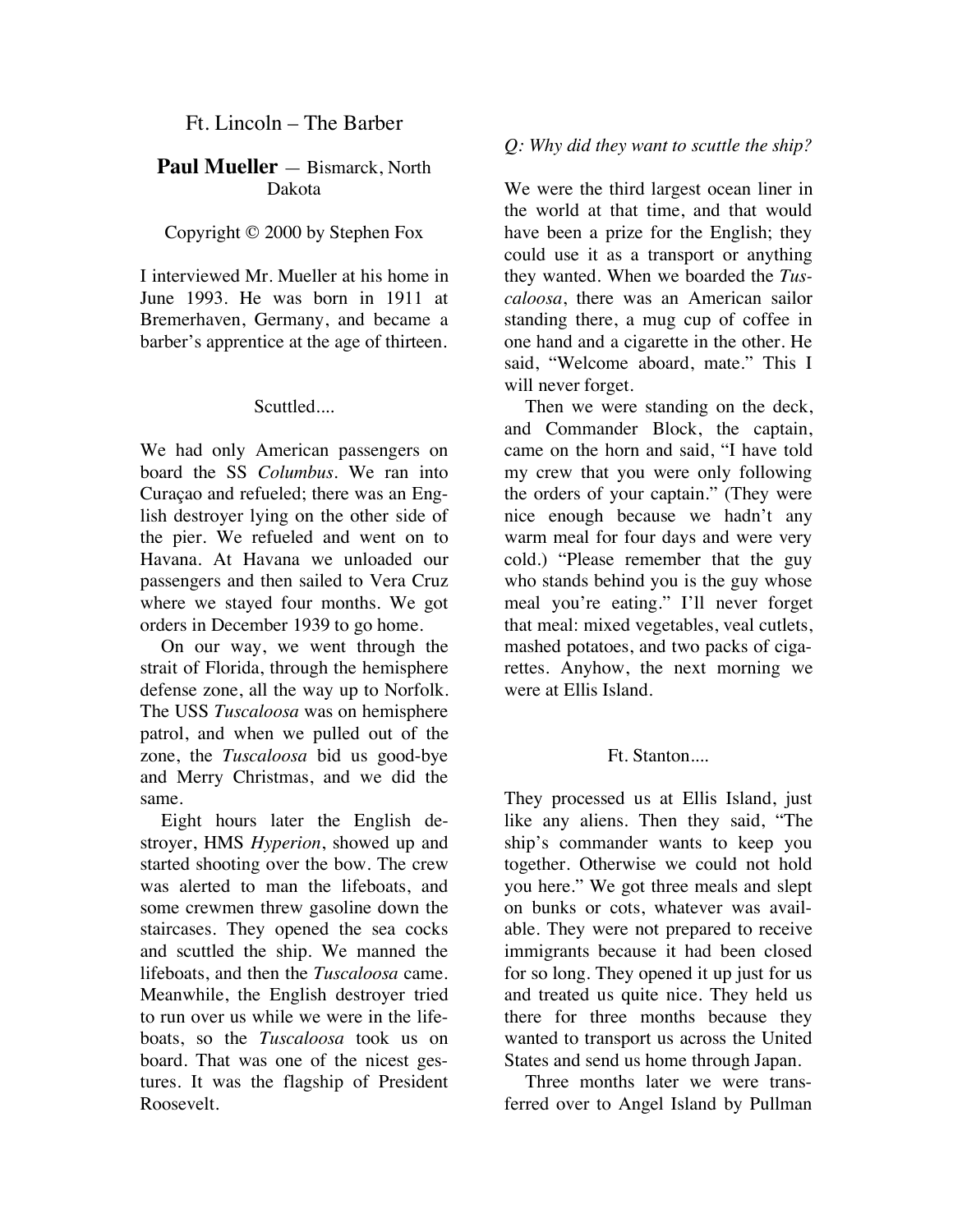train. Angel Island was the first place I ever saw the houses of Orientals, and the Chinese at the immigration station cooked for us.

It got closer to the war, and eventually the older men, those over sixty, were shipped home by way of Japan. But the English started picking them off the freighters: stopped the ships, took all Germans off, and sent them to Canada. I was one of the first sixty selected to be shipped to New Mexico as U.S.-German relations got worse.

When we came to New Mexico, there was an old Civilian Conservation Corps (CCC) camp. Fort Stanton was a marine hospital, and on the other side of the Ruidoso River was this CCC camp where they put up a nine-foot fence with towers. The place was not fit for living; there were still bed bugs. Then, these sixty guys went to work, and the camp became very livable. We cleaned it up, we painted, and we got rid of the bed bugs. We even built wooden sidewalks and a swimming pool.

After I had been there thirty-one months and had started running the laundry for them, the situation got quite tight because the war had gotten very serious. Adolf's birthday came along, and his supporters were going to make a riot that night. They threatened, "We're going to kill all of you," meaning the fifty or sixty of us who were not Nazis. I informed the camp director and the Border Patrolmen about it, but the camp inspector said, "I can't do anything until I have proof." Until they killed the first guy, I guess.

I said to him, "I'm going to stay in the laundry tonight. If there's anybody who wants to come to the laundry, and he is one of the people I know, I will leave the light on. If he isn't I'll turn it off. I would like to have you protect us."

He said, "You go ahead and do that."

About nine o'clock, three barracks started rioting. So the Border Patrol came in and threw a couple of canisters of tear gas in and locked the doors. If you've ever seen a barracks explode, they did. The whistle blew, and everybody was required to go into the sport area. But the people who had come to the laundry stayed. Then they locked the sport area, loaded us onto big "Diamond T" trucks and took us outside the gate. We had to sign papers that we were not actually there, and that we would not complain if they locked us in the county jail in El Paso. They took us to El Paso and stuck us there until they found a permanent place for us. They decided Fort Lincoln was liberal enough to have the "pro-Americans."

The funniest thing that happened in Fort Stanton was when some guys dug an escape tunnel. I used to leave whenever I felt like it. If I had to do something, I drove over to the hospital, to Fort Stanton.

# *Q: You went unguarded?*

Sure. I wasn't a trustee, but I had to get supplies from El Paso. I didn't know what they wanted a tunnel for. [laughs] One of the older guards said, "Just give me six hours. I'll get 'em back."

I said, "How will you do that?"

"My horse tracks like a dog." So he climbed on the horse and he tracked like a dog. And the first thing he found was wrappers that the German government had sent to us—Vitamin C wrappers. Well, fifteen minutes later he had them. That's the funniest thing. I said to them, "If you wanted to get out that bad, you should have just come to the laundry, I'd have told you how."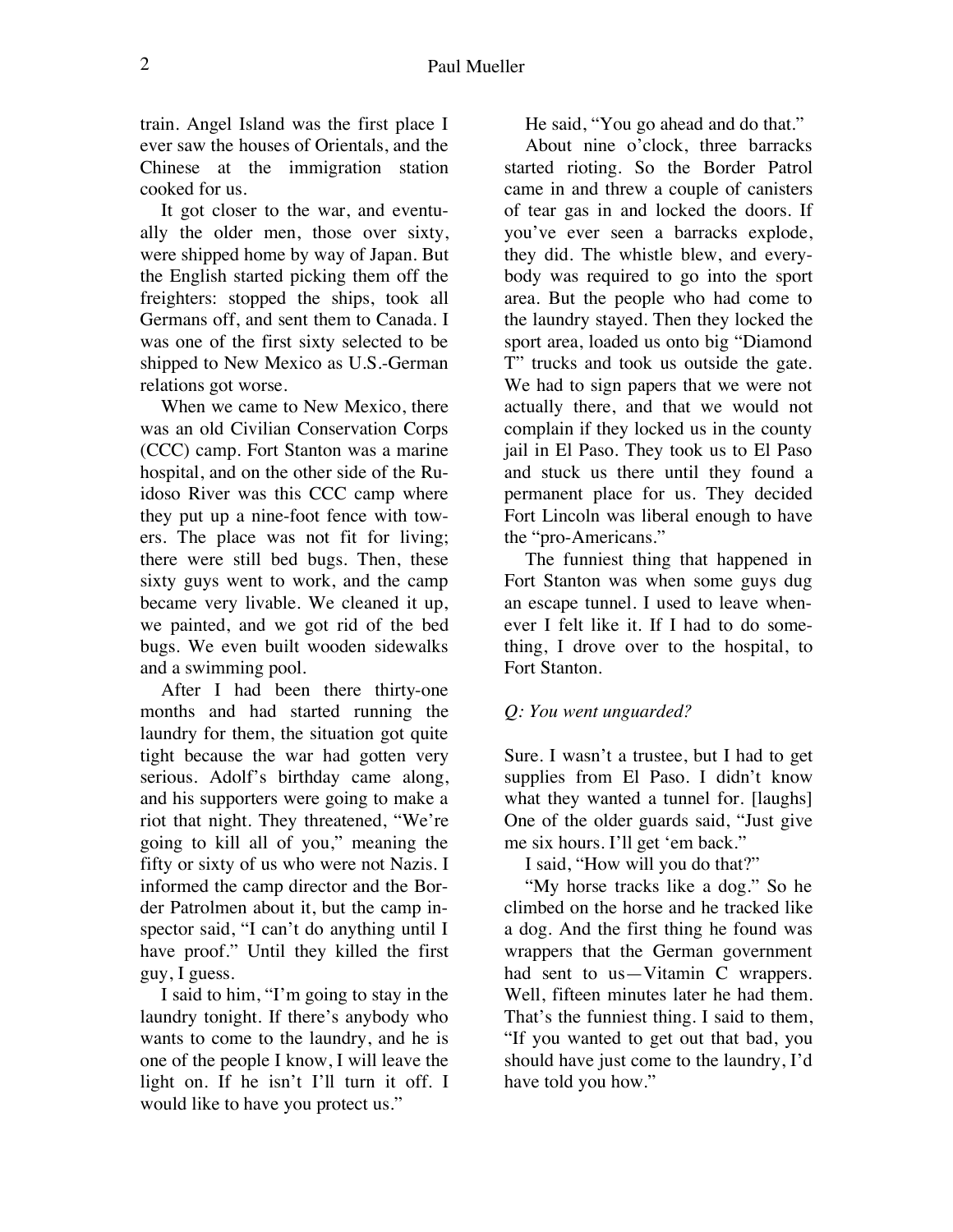The worst thing that happened to me was when we were standing in this bunch outside the gate, after the teargassing incident, and Captain Dähne, bless his soul, he's dead now, said, "You are a Communist."

I said, "Captain, the time will come when I come after you. Just for that insult. In my own life, I've been a better German than you have ever been. But don't ever call me a Communist."

He says, "You might die for that." That was the nastiest incident I had that somebody called me a Communist.

# Ft. Lincoln....

They had some political problems at Ft. Lincoln, too, but they were not so serious as at Ft. Stanton. I didn't like Ft. Lincoln. It was all big dorms, and they were so entrenched in their way of living. We were newcomers, outsiders. A Red Cross nurse I had first met at Angel Island said, "Paul, you worked for me at Angel Island. Why don't you work as a nurse in the hospital here?" I still didn't like it.

So Willy Meier and I sat down and wrote a petition to President Roosevelt, with sixty signatures on it. And three weeks later they gave us a hearing. I got out the 3rd of January 1942, so it was in late December of '41. Commandant I. P. McCoy said to me, "You guys must have been reading American law."

"Why?"

 "Well, sixty petitions forces us to forward it to the highest level." Inspector McCoy was a very fine gentleman. I had worked in the blacksmith shop in Fort Stanton, too, because my father was a blacksmith, and I had made a couple of swords out of files. He said, "You can have them."

"No, be my guest. They're yours."

"My God."

"No," I said, "keep 'em. I'll make more if I feel like it."

When I got back from the service and I had my barbershop in McKenzie, in the Prince Hotel, he still came to see me every time he came to Bismarck. Even the missus came to visit me after he passed away.

Anyway, back to the petition and the hearing. I had contacted Jack Kelly, who worked for the *Bismarck Tribune*, and he was a guard out there. I said, "Jack, look around and if you can't find a job for me."

*Q: You were confident that you were going to get out?* 

Well, it wouldn't have made any difference. If I hadn't got out I would have stayed.

The FBI men came and gave us a hearing. "Yeah," the FBI guy said, "you can become a gandy dancer for the railroad."

I says, "Oh, no. Forget it. If I want to become a gandy dancer, I stay right in here."

He says, "What are you going to do?"

I said, "My sponsor is right outside."

At my hearing, I said, "I'll stay right here."

"What are you going to do?"

"Well, I got a man right out here." Albert Brujell had a barber and beauty shop in the Paterson Hotel. One of the finest men I ever met. He said, "I'll hire him, and he can work for me. I'll pay him the same as any barber beautician in town. Sixty five percent." This FBI man said to me, "Who arranged this? It was Dan Kelly. "Where you going to stay?"

I said, "The nurse who works at the hospital will rent me a room. So I came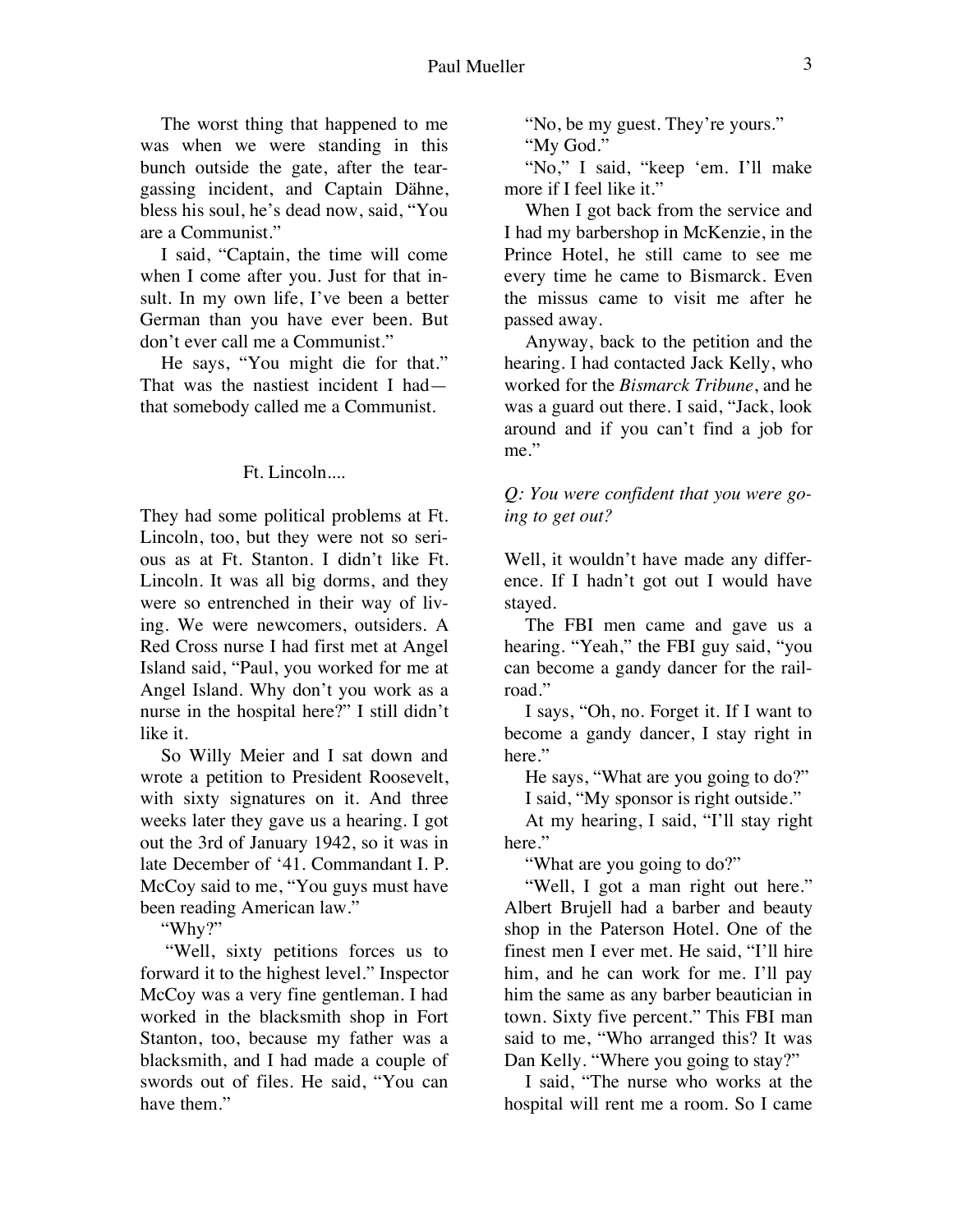to the shop, and he said, "Well, this is the place," and I went to the nurse who rented me the room.

#### Paroled to the army....

## *Q: So all of you who signed that petition got out?*

Yes, I started working for Albert Brujell, and I was there about a month or so, when this colonel upstairs, Colonel Goodlink, called down: "Mr. Mueller, I want to talk to you." So I went up and he said, "In case of war between Canada and the United States, would you be willing to protect this part of the country?"

I says, "Yeah."

"Well," he says, "we have an idea. We want to put two companies of Germans together and drop them off in civilian clothes over Germany."

"Uh-uh, not this guy. No, you give me a uniform, you give me a pay book, and you give me a dog tag. Then you can drop me off any place you want. But not dressed in civilian clothes. Uh-uh."

So he said, "Well, son, from a 4-F you just became a 1-A." Five weeks later I left for Fort Snelling. I was in the service till '46.

#### Postwar....

*Q: When did you start thinking about becoming a citizen?* 

We were all illegally in the country. I came out of the service and they wouldn't give me my papers. They didn't even make me a citizen when I got an honorable discharge. So I said to

Albert Brujell, "Albert, I have to have my papers."

He said, "Wait a minute, my brotherin-law is the commissioner of veterans affairs in North Dakota. So we contacted him, and he contacted Senator Young. And Senator Young drafted a law, by which 400,000 GIs in the United States became American citizens. There were that many aliens in the service. I said to Senator Young, "This will never go through." He said, "Paul, you don't understand the politics. It will go as a rider to something else." So I became an American citizen about nine months after I was out of the army, through the veteran's association.

### *Q: Were you ever threatened with deportation?*

No, never. You see I always maintained that if you're Arab, Jewish, Norwegian, American, Italian, Japanese, or whatever, the minute I develop a dialog with you, we develop an understanding. We could part as enemies, but you can also part as friends. And I have never met a person I didn't like.

#### *Q: Why did you decide to stay in Bismarck?*

I came back here out of the service from Chicago, just to say hello to the people I had met. Then I went back to work for Al Brujell. He said, "I'm gonna go hunting. I haven't been out of the shop since you left. Here're my keys, I'll see you in six days." He trusted me. So, when he went hunting, he gave me his billfold because he didn't trust his wife. That's how well we knew each other. When he came back he said, "I haven't seen my brother for six years; he lives on the West Coast. Will you stay here?" I was